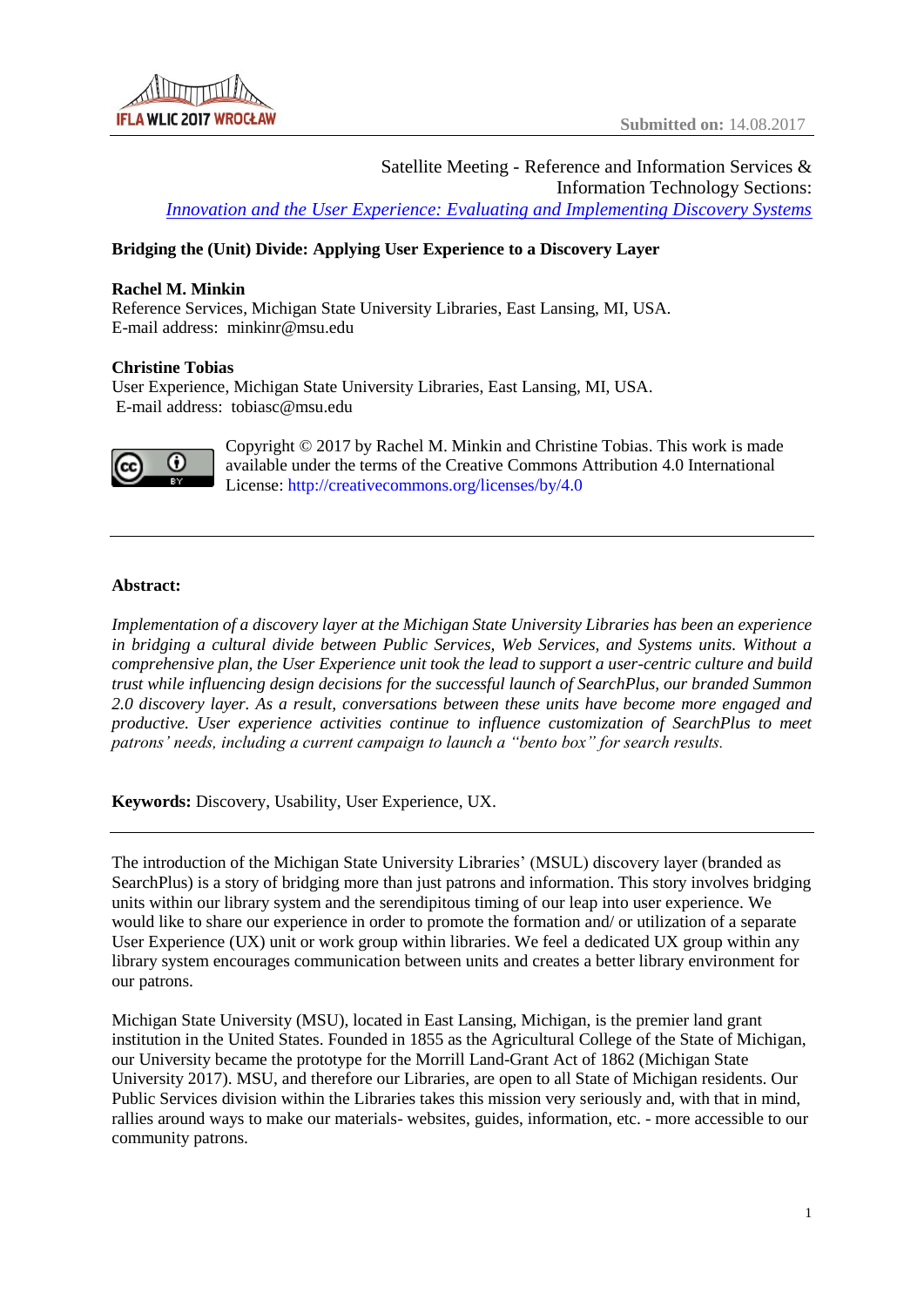Our MSU Affiliate patrons (our faculty, staff, and currently enrolled students) encompass many levels of searching expertise, from novice to expert, and may be engaged in research specific to their discipline, branching out into new areas of interest, or looking at the intersection between many disciplines. Our traditional MSUL homepage set up worked well for our expert users, that is, faculty and graduate students well versed in the library resources in their respective disciplines, but was more difficult to use when delving into interdisciplinary work or for novice patrons unfamiliar with North American academic library culture and set up. Federated searching had come and gone and had not proven helpful.

Our need to better assist our novice users and community patrons, and the increasingly interdisciplinary scholarship done on campus meant we needed to move to a discovery layer (Enis 2014). This process took several years to accomplish. While the MSUL had been aware of discovery tools for some time, related discussions between Web Services and Public Services were circular for much too long. We talked, but not well, about how to resolve the issues we were seeing. Public Services librarians were excited at the prospect, especially for improving the search experience for novice researchers. Web Services librarians were hesitant due to concerns about setting up the discovery tool to work well with the web interface. Subject specialists and bibliographers were less enthused since their users were expert researchers who would not reap as much benefit from the discovery tool. However, with the improved functionality of these types of products over the years, and given the basic premise that a discovery tool simplifies the exploratory research process, there was finally consensus for MSUL to move forward with implementation of ProQuest's Summon 2.0.

Although discussion took several years, implementation of the discovery tool, locally named SearchPlus, was slated to occur at break-neck speed with a quick, three-month deployment timeline. With this "hurry-up and get it done" mentality, there was little time to develop a comprehensive work plan. Furthermore, we were getting minimal assistance from the vendor, ProQuest. It was a journey of trial and error, or learning by doing, which along with the limited time and lack of plan, made everyone a bit nervous and anxious. Administration charged an Acquisitions librarian with oversight of the purchase of SearchPlus. Six teams were put together to oversee various aspects of the project: Set Up & Web Design, PR, Training, Metadata Transfer, Assessment, and Link Resolver. The Set Up & Implementation Team was charged with making decisions about the integration of SearchPlus on the MSUL home page and the design and functionality of the results. With a nice mix of Web Services and Public Services librarians, it was a good opportunity to continue the conversation and steer each other toward the achievement of this common goal.

However, SearchPlus discussions and decisions were based on each Set Up & Implementation team members' experiences with little consideration toward the end user. Debates ensued - which of the nineteen facets should we implement? How should we use the Database recommender? What should be the one link allowed at the top of the page? How do we determine Best Bets? (N.B. Best Bets, in the Summon system, are automated suggestions based on keyword use provided by discovery layer. Typically based on common searches found when analyzing catalog and website search boxes, the information can be pre-loaded into Summon.) Active dialogue surrounding the implication of replacing the online catalog (OPAC) with SearchPlus also occurred based on the assumption that SearchPlus indexed all print holdings. At this point, consensus was still lacking. For the sake of progress, the conversation needed to shift and focus on the end user. We needed a bridge in both practice and language and coincidentally, around the same time as the SearchPlus implementation, the Public Services division had created a new User Experience (UX) unit.

User experience at the MSUL is a grassroots approach to building a culture that enhances services for all end users. Applying user experience principles lessens confusion, promotes an intuitive experience, and adds impact and value for our patrons, important considerations when competing for time and attention. This transformative movement started in Web Services with usability testing of the MSUL homepage and quickly gained momentum. First, the User Experience Work Group formed to improve collaboration on various disparate assessment projects. Then, with the hiring of a User Experience & Assessment Librarian, and the reassignment of two Web Services librarians, UX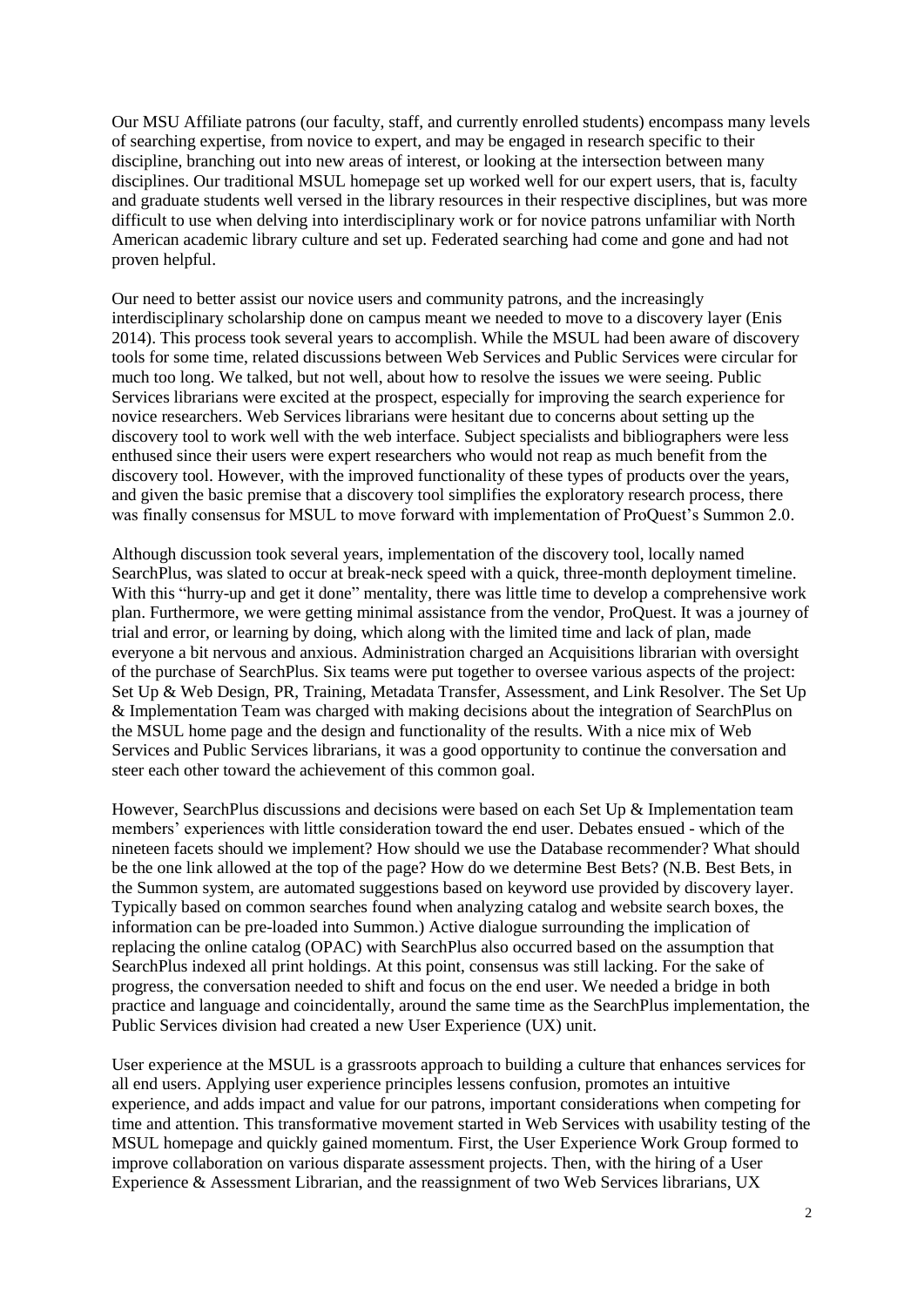became an official unit within the Public Services division in 2014. Since its formation, the UX unit has taken an active and leading role in improving spaces and services, including but not limited to website usability improvements.

The Web Services and UX units at MSUL remain two completely separate units. We do not report to each other or even to the same division, but librarians in each unit are passionate UX practitioners who understand the importance of web usability. Thus, the two units are informally accountable to each other and responsible for deliverables from each unit. This synergy has helped bridge this communication gap and steered conversations to stronger consideration for the end user. On this note, the Public Services librarians serving on the Set Up & Implementation team suggested conducting usability testing as a way to influence the integration and design of SearchPlus into the MSUL home page.

The UX unit took the reins on this usability project with the objective to answer, "How should SearchPlus be integrated into the Libraries' website?" Due to the accelerated deployment schedule, we kept the scope of the usability testing limited to design, layout, labeling, and top-level searching. We were less interested in analyzing how users interacted with SearchPlus results or the interface of the results page after completed searches. Given these focused objectives, we decided to use A/B testing, which is best for testing slight variations in design (Schmidt 2014, 18). Web Services designed two mock-ups integrating SearchPlus into the MSUL website's search box (See Figure 1 and Figure 2). Since testing would occur prior to deployment, a sandbox environment for SearchPlus was developed to use for top-level searching.



Figure 1: Layout 'A': SearchPlus Usability Test



Figure 2: Layout 'B': SearchPlus Usability Test

The A/B testing gauged how each of the two mockups affected users' perceptions and use of the MSUL homepage. Tasks were defined to focus on these four questions:

- 1. Does the layout make sense to the user?
- 2. Does the labeling make sense to the user?
- 3. How does the design and labeling affect the user's search behavior?
- 4. How do users respond to the design?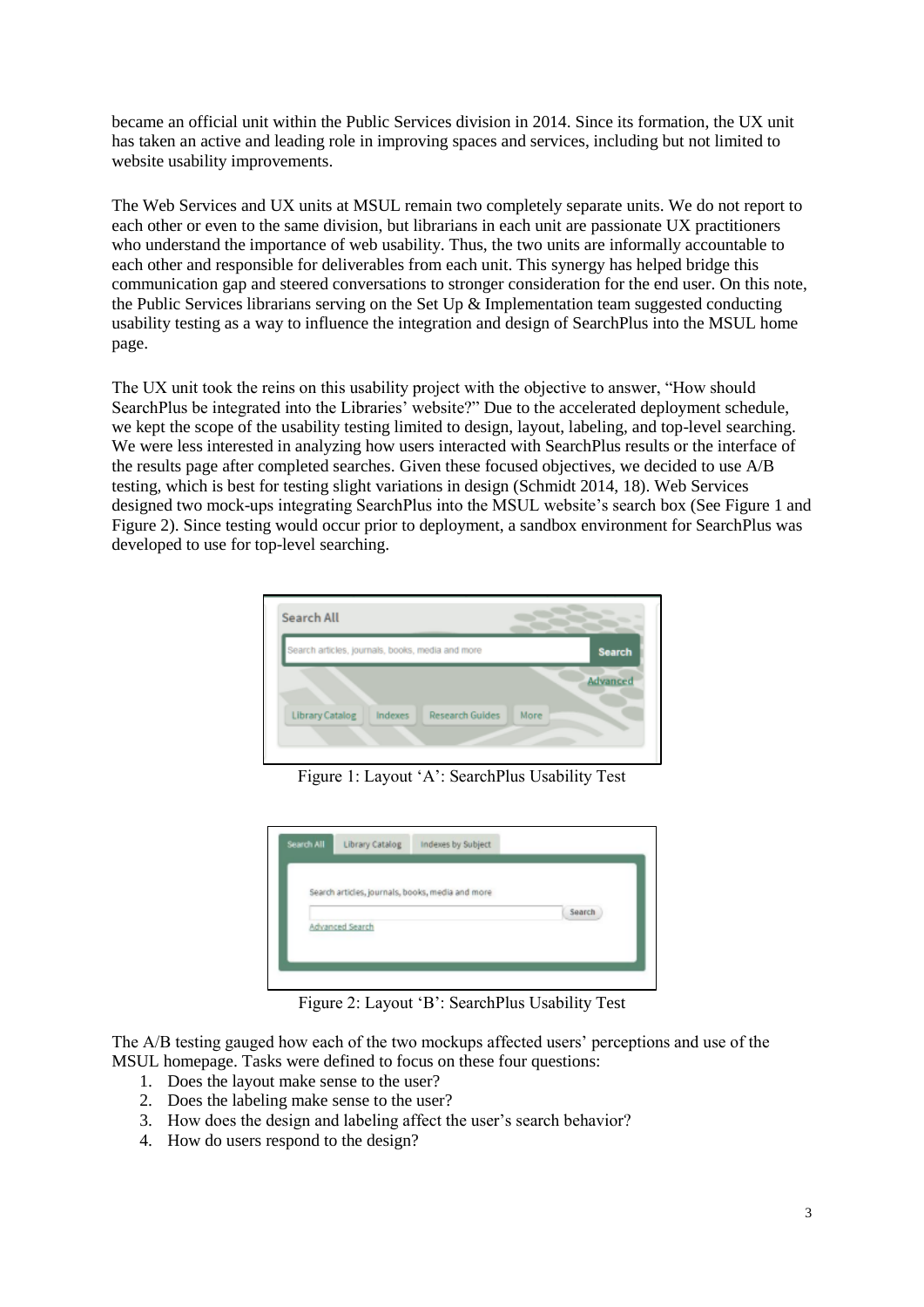The UX unit conducted tests with three participants and each participant was assigned five tasks to attempt using the SearchPlus search box on each of the mockups. Each task was geared toward different types of searching: known item, broad topic, specific article from citation, database name, and course guide. Open-ended questions asking participants to rank and comment on each layout were asked toward the end of each testing session to gain insight on each user's perspective. Results of the A/B testing were analyzed and comments were compiled and shared with Web Services to prompt a data-informed decision about how to design the integration of SearchPlus into the MSUL home page (Tobias and Sanford 2014). These efforts of the UX unit initiated a common understanding between Web Services and Public Services and helped build consensus between these units. We successfully integrated SearchPlus integrated into the MSUL homepage in August 2014.

Once this bridge of communication was established, it was critical to keep it open. The SearchPlus Assessment team, one of the six initial discovery layer teams mentioned previously, also had members from the UX unit and set out to evaluate SearchPlus post-implementation. The objectives of the Assessment team included setting benchmarks for usage of SearchPlus, comparing usage statistics against the online catalog (OPAC), and determining Return-on-Investment (ROI). This team worked closely with Web Services and UX to conduct usability testing of Search Plus in an effort to make local improvements to both the search and results interfaces. Additionally, this team worked closely with other units in Public Services, such as Reference and Distance Learning Services, to analyze transaction logs and chat reference transcripts (Chua et al. 2015) These cohesive efforts helped further diminish the communication gap between Web Services and Public Services and established a positive, productive working relationship between these two groups of librarians.

The birth of the MSUL UX unit alone did not (and cannot) solve all our discovery layer problems. Although UX did bridge the communication gap between Web Services and Public Services, we still need a system-wide culture change encompassing planning, assessment, and reiterative process. We talk extensively about user experience but still struggle to keep our end users, our patrons, in mind. We are collecting many data sets through the Libraries, including data on the discovery layer, but are lacking a context. Essentially, we have most of a story but not all of it.

Our foray into discovery was fraught with indecision and yet the Libraries did not use that time for any sort of comprehensive planning. Implementation, although successful in the sense that it was usable and integrated, was hurried. We could not point to any definitive outcomes - no definition of "success" and no means of assessing that success, although we assumed patrons' usage might tell us. So then, which outcomes do we point our resources, which outcomes do we assess:

- Student success? Requiring access to student records as well as a means of tracking individual student's use of the discovery layer would require a system-wide cultural shift. Patron privacy is a deeply entrenched value in many of our librarians and library staff members. Even assuming we had the technology in house to do so, our organizational culture would be slow to adopt this line of thinking.
- More seamless access to our resources (both print and electronic)? Currently, none of our EBSCO databases index in our discovery layer (Summon 2.0, a ProQuest product) as they do not "natively integrate". In laymen terms, these systems are proprietary and they will not share information. Furthermore, as databases update and campus IT security morphs and changes, our sole electronic resources librarian struggles to keep up with our link resolvers, our proxy servers, and the like.
- Easier search functionality? Usability testing can help with this but we don't have an official "discovery" librarian to oversee and optimize the functionality. No point person means no advocate for a better tool.
- Reduced cognitive load? Usability testing can test whether our users have to "think less" in order to use our resources but let's face it, Google Scholar is still easier for aggregated searching across ALL databases, not just one platform over another.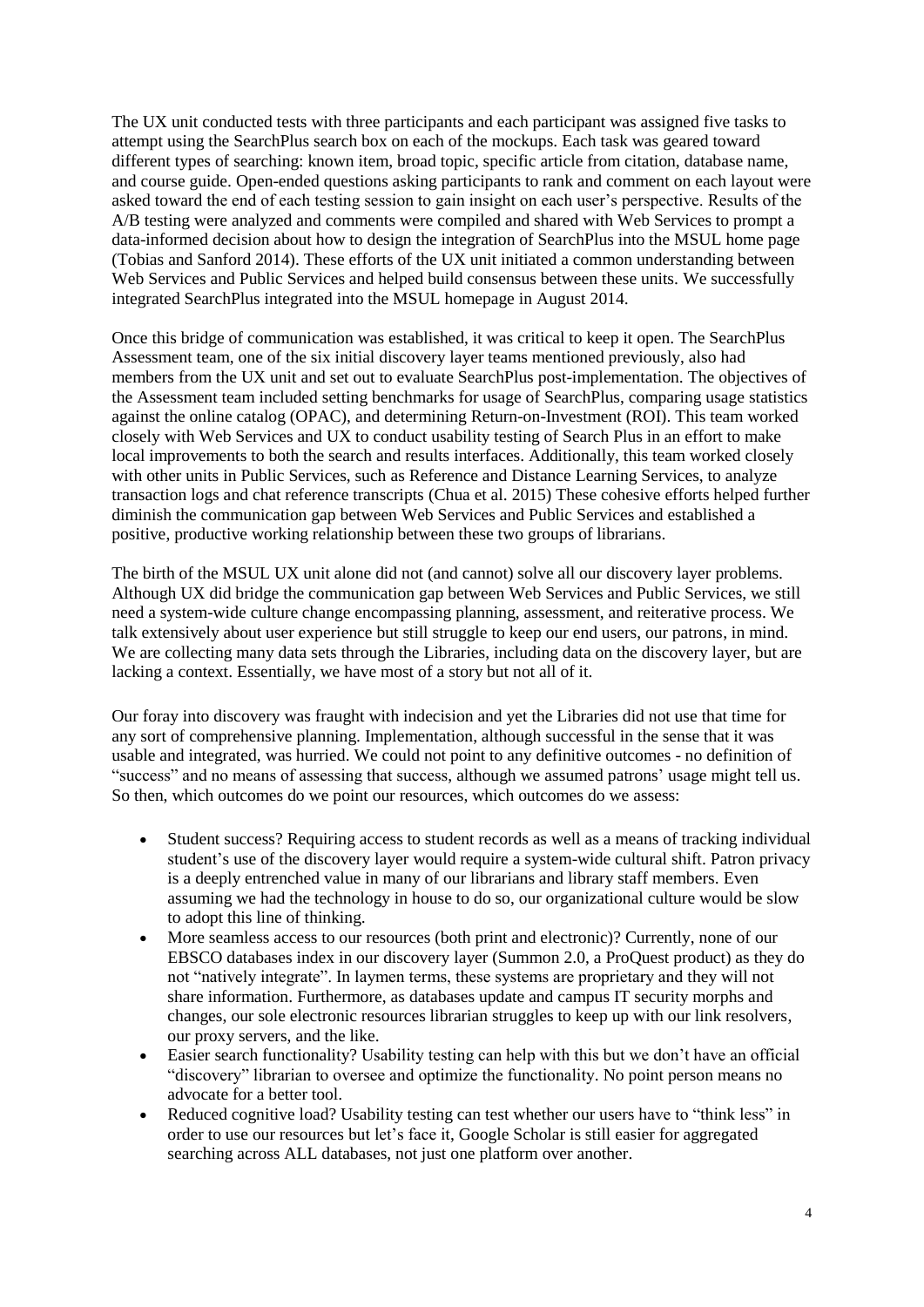• Better public service? Although Reference desk statistics are falling, we have no way of establishing whether that is due to the discovery layer (easier searching means less need for mediation) or the overall decline of service desk numbers in general. Anecdotally, faculty do not care for SearchPlus as discovery doesn't work well for advanced researchers, unless specifically looking at interdisciplinary materials.

We have since renewed our discovery layer subscription for another three years, in part because we as a system had no means to tell if Summon 2.0 works for us or not. The easy bet was to say that it works… because we have not formally heard otherwise other than faculty anecdotes. Without a designated "discovery librarian", our discovery layer is a bit of an orphan. The Libraries system has no one to spearhead a new Request for Purchase (RFP), no one to spend the time to research alternatives or even whether alternatives are necessary. We cannot even reasonably answer whether we need a discovery layer or if is this just one more research tool among many others. Our inertia carries us forward but without intention.

This is not to say that we have not made significant gains. Web Services and Public Services are certainly more united in the way we think about patrons as users of our materials and sites. We share a common meaning in our terminology. Small changes in reporting structure and organizational charts could potentially realign services in our library system, allowing for better oversight of a discovery layer. Continuing the effort to support a user-centric culture, the UX unit is still leading the way, currently assisting Web Services with the implementation of a user-friendly "bento box" display to filter and organize search results, while bridging the divide between Web Services, Systems and Public Services. (N.B. Named for the Japanese meal container, a bento box displays search results from several different library resources such as catalog, databases, research guides, etc. in neat little sub sections, side by side, on one page.) (Singley 2016) Users remain the core of our existence and the application of user experience ensures that the MSU Libraries stay relevant to the institution and its community at large.

## **Acknowledgments**

The authors wish to thank the leadership of Michigan State University Libraries for their continuing support of our work towards a better patron experience.

#### **References**

Chua, Hui Hua, Ranti Junus, Emily Sanford, and Eric Tans. "Summon Assessment Report: Part 2: Literature Review, User Behavior." (internal report, Libraries, Michigan State University, East Lansing, 2015).

Enis, Matt. "Michigan State Launches SearchPlus for Ease of Use, Interdisciplinary Research." Digital Shift, last modified August 28. 2014, accessed May 25, 2017, *http://www.thedigitalshift.com/2014/08/discovery/michigan-state-launchessearchplus-ease-use-interdisciplinary-research/#\_.*

"MSU Facts." Michigan State University. Accessed May 31, 2017. https://msu.edu/about/thisismsu/facts.html.

Schmidt, Aaron, and Amanda Etches. *Useful, Usable, Desirable: Applying User Experience Design to Your Library.* Chicago: American Library Association, 2014.

Singley, Emily. "To Bento or Not to Bento – Displaying Search Results." Usable Libraries. Jan 4, 2016. Accesssed July 14, 2017. http://emilysingley.net/to-bento-or-not-to-bento-displaying-searchresults/